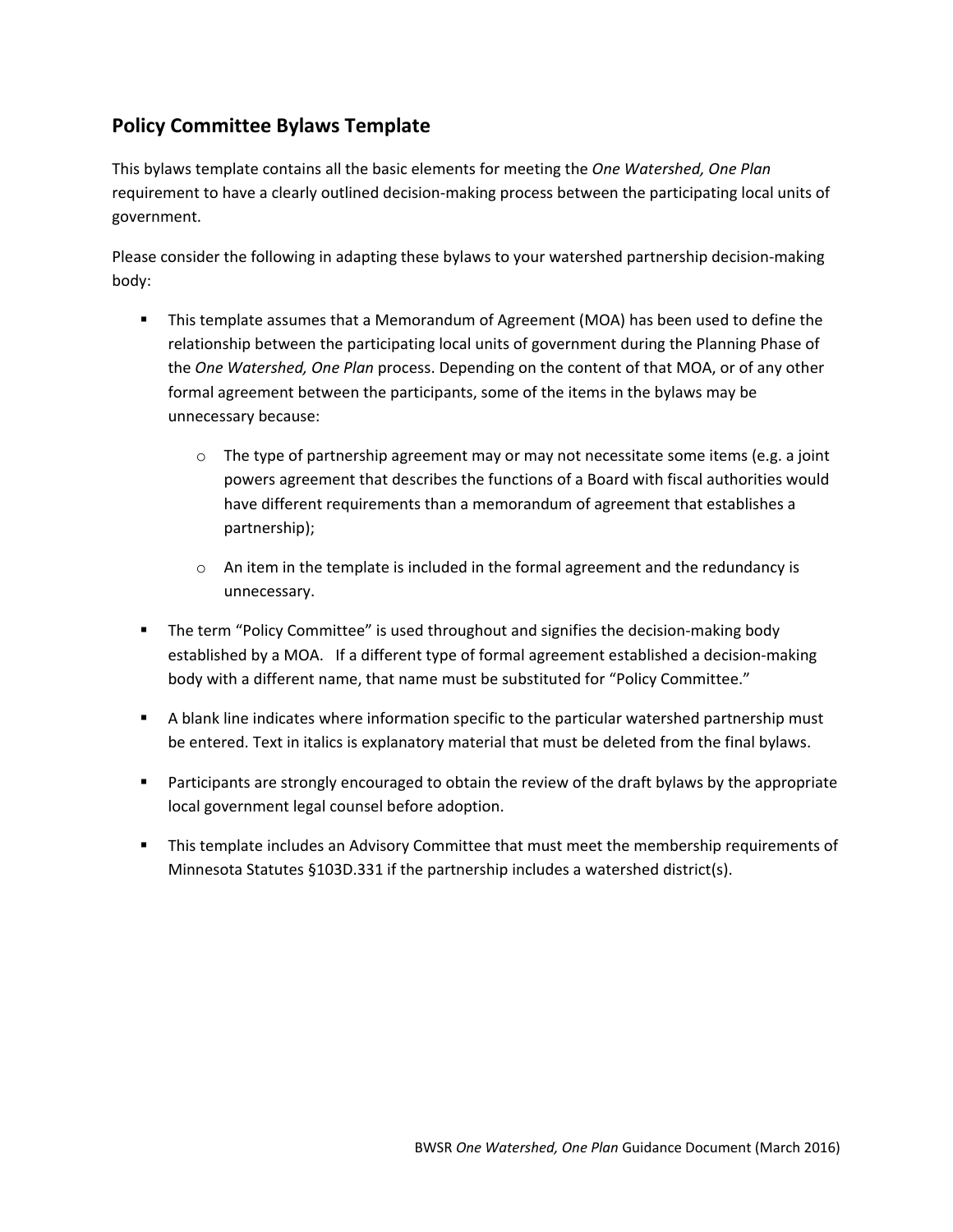

# Policy Committee Bylaws of the Middle Snake-Tamarac Rivers Watershed Planning Partnership

 (*Name of the organization and watershed to which the bylaws apply, as established by the MOA*)

Marshall County; Marshall SWCD; Polk County; West Polk SWCD; Middle Snake-Tamarac Rivers Watershed District

ADOPTED January 28<sup>th</sup>, 2021

(date adopted)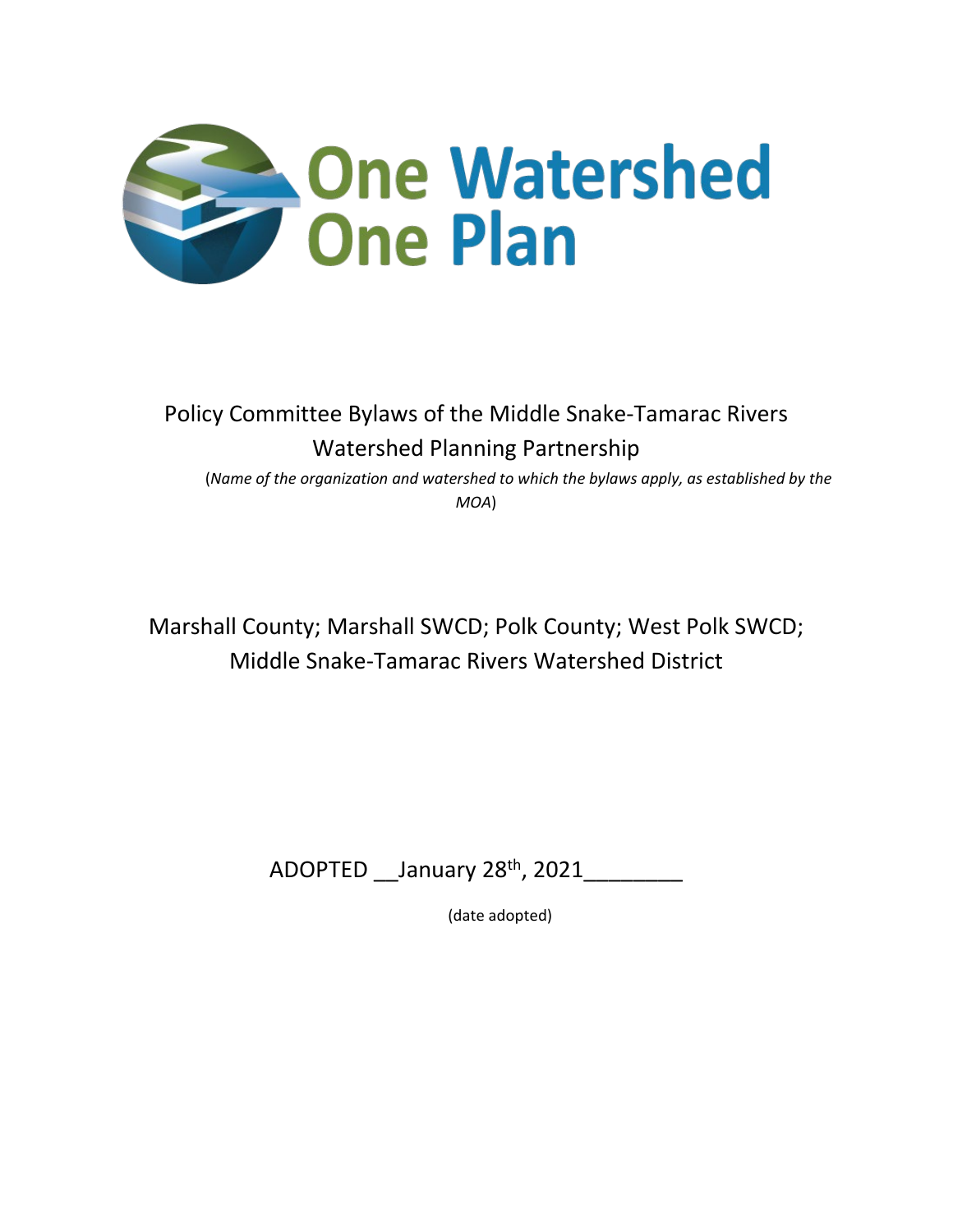These bylaws establish rules governing the conduct of business by the Policy Committee of the Middle Snake-Tamarac Rivers Watershed Planning Partnership (*enter name of watershed partnership organization established by the Memorandum of Agreement MOA or other formal agreement*).

### **ARTICLE I: PURPOSE**

- 1. The purpose of the Policy Committee is to collectively develop and adopt, as local government units, a coordinated watershed management plan for implementation per the provisions of the Plan, pertaining to that area within the Middle Snake-Tamarac River*s* watershed.
- 2. The Policy Committee operates under a Memorandum of Agreement. The Member local units of government are Marshall County; Marshall SWCD; Polk County; West Polk SWCD; Middle Snake-Tamarac Rivers Watershed District.

#### **ARTICLE II: MEMBERSHIP PROVISIONS**

- 1. The membership of the Policy Committee shall be comprised of at least 5 members as designated by the governing board of each member local unit of government.
- 2. Members of the Policy Committee shall serve until the expiration of the Memorandum of Agreement) to run concurrently with each Policy Committee member's term on his/her respective board.
- 3. In the event that a member of the Policy Committee resigns or is otherwise unable to complete his or her term, the member shall notify his or her appointing authority of the vacancy as soon as practicable. The local unit of government shall appoint a replacement member as soon as possible.
- 4. A Policy Committee member shall not take any action that may materially benefit the financial interest of that member, a member's family member, or a member's close associate, unless and until that member first discloses that interest for the record. The member who so discloses an interest may be present to answer questions related to that interest but shall not advocate for nor vote on the action. If a Policy Committee member concludes that his or her interest does not create a conflict, but that there may be an appearance of a conflict, he or she shall disclose the interest for the record before participating in discussion or voting on an action.

# **ARTICLE III: OFFICERS**

- 1. The Officers of the Policy Committee shall consist of a Chairperson, Vice Chairperson, and a Secretary elected by members of the Policy Committee at their first meeting (*Note: some formal agreements may establish an entity legally able to receive and disburse funds, in which case the Policy Committee shall also elect a Treasurer. The duties of the Treasurer will be similar to those of the Secretary in item c below, except will apply to financial records of the organization.)*
	- a. The Chairperson shall: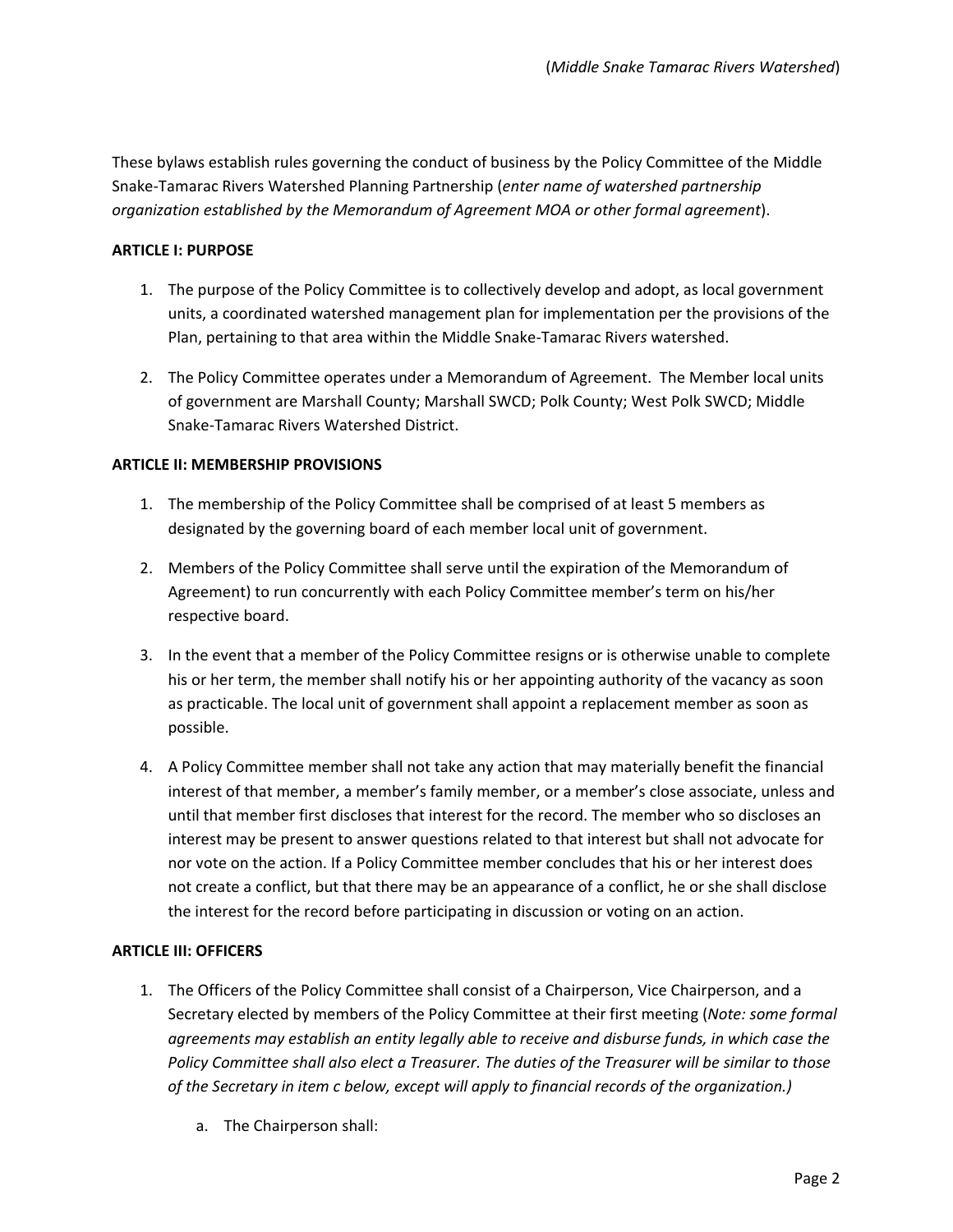- i. Serve as Chairperson for all meetings; and
- ii. Sign and deliver in the name of the Partnership any correspondence pertaining to the business of the Partnership.
- b. The Vice Chairperson shall:
	- i. Discharge the Chairperson's duties in the event of the absence or disability of the Chairperson.
- c. The Secretary shall:
	- i. Maintain records of the Partnership.
	- ii. Certify records and proceedings of the Partnership.
	- iii. Ensure that minutes of all Policy Committee meetings are recorded and made available in a timely manner to the Policy Committee and maintain a file of all approved minutes including corrections and changes.
	- iv. Provide for proper public notice of all meetings.
	- v. The Secretary may delegate a representative to record the minutes and perform other duties of the Secretary. The elected Secretary will sign the official minutes of all meetings following approval by the Policy Committee.
- 2. An Officer will serve until replaced by the election of a successor. No Policy Committee member may hold more than one office at a time.
- 3. In the event that an Officer cannot complete his or her term of office, the Policy Committee shall immediately elect from among its members an individual to fill the vacant position. The individual to be elected may not already be serving as an officer of the Policy Committee.
- 4. The Policy Committee will request the respective local unit of government participant to replace their representative member if that representative member misses two (2) consecutive meetings without notice to the Chairperson.

#### **ARTICLE IV: MEETINGS**

- 1. All meetings of the Policy Committee will comply with statutes and rules requiring open and public meetings.
- 2. The conduct of all meetings of the Policy Committee shall be generally governed by the most recent edition of Robert's Rules of Parliamentary Law.
- 3. A quorum of the Policy Committee shall consist of a simple majority of the members.
- 4. All votes by Policy Committee members shall be made in person or by virtual means, and no member may appoint a proxy for any question coming before any meeting for a vote.
- 5. Notice of Policy Committee meetings and a proposed agenda shall be mailed/emailed to all Policy Committee members not less than \_\_\_\_7\_\_\_\_\_ days prior to the scheduled meeting date of the Policy Committee.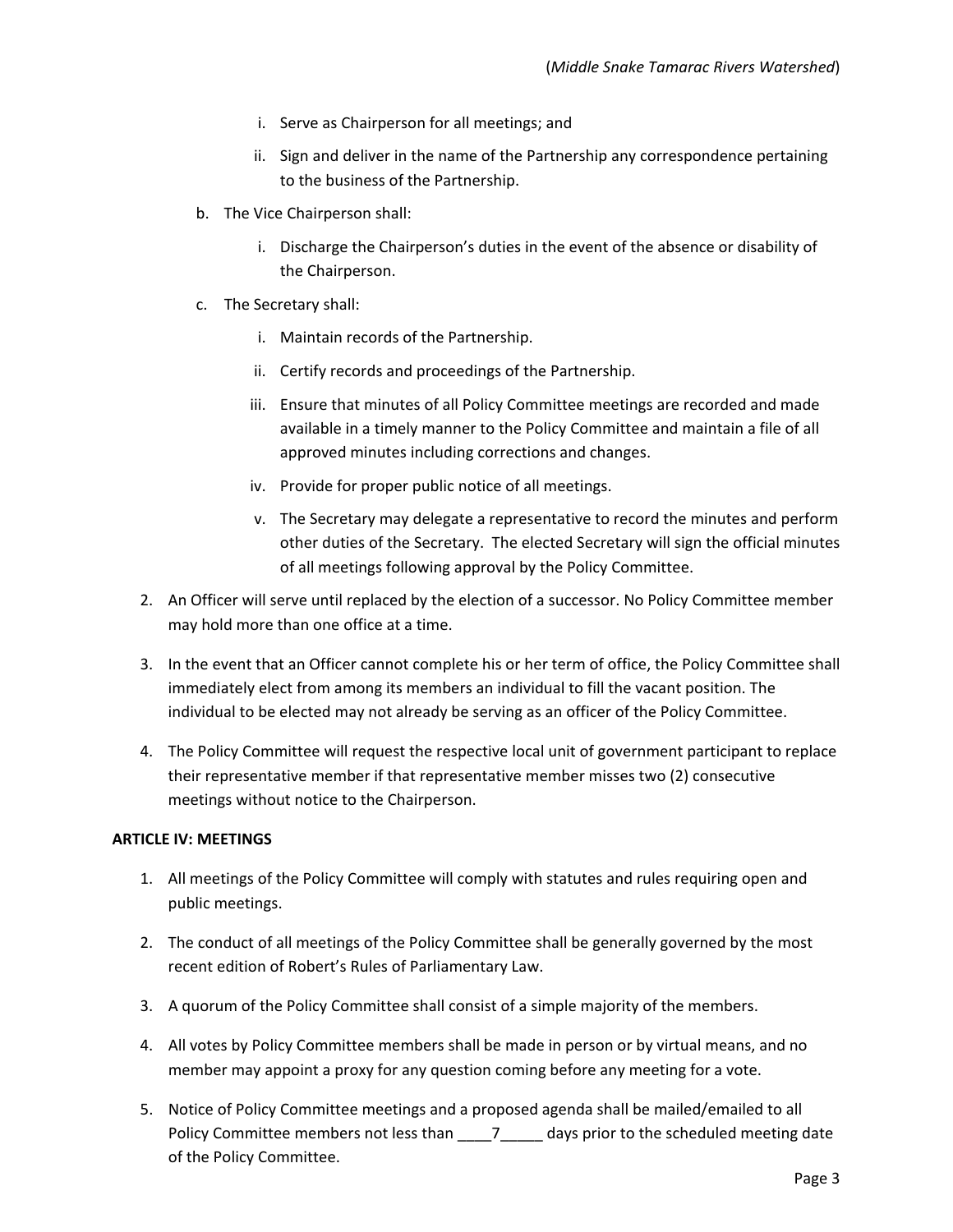6. The minutes of any meeting shall be made available to all Policy Committee members prior to the next meeting.

#### **ARTICLE V – VOTING**

- 1. A motion or resolution shall be approved by a favorable vote of a simple majority of the members present, provided enough members are present to make a quorum.
- 2. A supermajority vote of 75 percent of those members present shall be required for final plan approval for submittal to review.

#### **ARTICLE VI – COMPENSATION**

- 1. Policy Committee members may be compensated by the member local unit of government they represent for meetings and expenses incurred, according to the policies of the local unit of government.
- 2. Policy Committee members may not be compensated for meeting time and expenses using funds granted by the state for the purpose of developing the *One Watershed, One Plan*.

#### **ARTICLE VII – SUBCOMMITTEES OF THE POLICY COMMITTEE AND OTHER COMMITTEES**

- 1. The Policy Committee may appoint subcommittees for the purpose of assisting the Policy Committee in the performance of its duties. Except for a Policy Committee member appointed to a subcommittee, no other member of a subcommittee shall be able to make motions for consideration to the Policy Committee or vote on matters put before the Policy Committee.
- 2. The Policy Committee shall appoint an Advisory Committee and act to approve all Advisory Committee members. The Advisory Committee will routinely advise the Policy Committee on the content and development of the *One Watershed, One Plan,* on plan implementation, and on issues of policy and administration related to the plan.
	- a. A member of the Policy Committee or an alternate will be assigned by the Chairperson to meet with the Advisory Committee as an ex-officio member.
	- b. Each Partnership member local government unit shall designate a representative to the Advisory Committee.
	- c. The Advisory Committee shall also include representatives from Minnesota's principal water management or plan review state agencies (Board of Water and Soil Resources, Department of Agriculture, Department of Health, Department of Natural Resources, and Pollution Control Agency). Each agency will designate a lead contact person from its agency to participate on the Advisory Committee. Additional agency or other persons may participate as Advisory Committee members depending on the desire of the Policy Committee or the needs of the Advisory Committee.